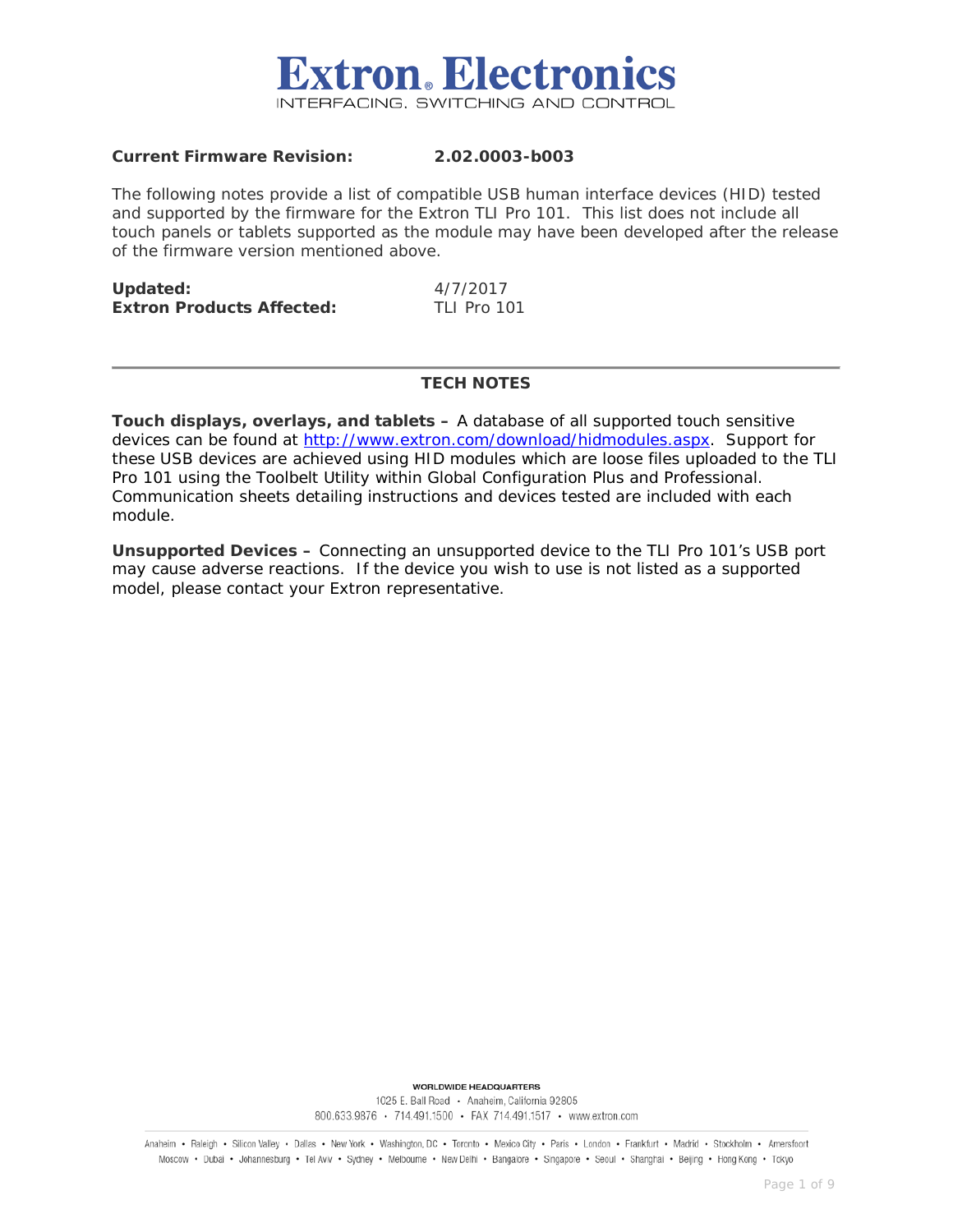## **USB Touchpanels and Tablets**

There are currently no known issues with USB touchpanels found in Firmware Version **2.02.0003-b003**.

#### **Supported USB Touchpanels and Tablets**

The table below lists the touchpanels natively supported by the TLI Pro 101 and the firmware version which added support for the panel. If the panel you are interested in using is not on the list, please check the Extron website link below for the HID module or contact your Extron representative.

<http://www.extron.com/download/hidmodules.aspx>

| <b>Manufacturer</b> | <b>Model</b>     | <b>TLI Pro 101</b><br><b>Firmware</b> | <b>Remarks</b> |
|---------------------|------------------|---------------------------------------|----------------|
| 3M                  | C1X10PS          | 1.00.0009-b003                        |                |
| 3M                  | EX II            | 1.00.0009-b003                        |                |
| 3M                  | M1866PW          | 1.00.0009-b003                        |                |
| 3M                  | M2167PW          | 1.00.0009-b003                        |                |
| 3M                  | M2767PW          | 1.00.0009-b003                        |                |
| Acer                | FT220HQL         | 1.00.0009-b003                        |                |
| Acer                | <b>T230H</b>     | 1.00.0009-b003                        |                |
| Acer                | T231H            | 1.00.0009-b003                        |                |
| Acer                | <b>T232HL</b>    | 1.00.0009-b003                        |                |
| <b>AG Neovo</b>     | <b>TM-22</b>     | 2.02.0003-b003                        |                |
| <b>AG Neovo</b>     | <b>TM-Series</b> | 2.02.0003-b003                        |                |
| Arthur Holm         | <b>AH17D</b>     | 1.00.0009-b003                        |                |
| Arthur Holm         | AH22MT           | 2.01.0001-b001                        |                |
| CyberTouch          | Orion AV         | 1.00.0009-b003                        |                |

**WORLDWIDE HEADQUARTERS** 

1025 E. Ball Road · Anaheim, California 92805 800.633.9876 · 714.491.1500 · FAX 714.491.1517 · www.extron.com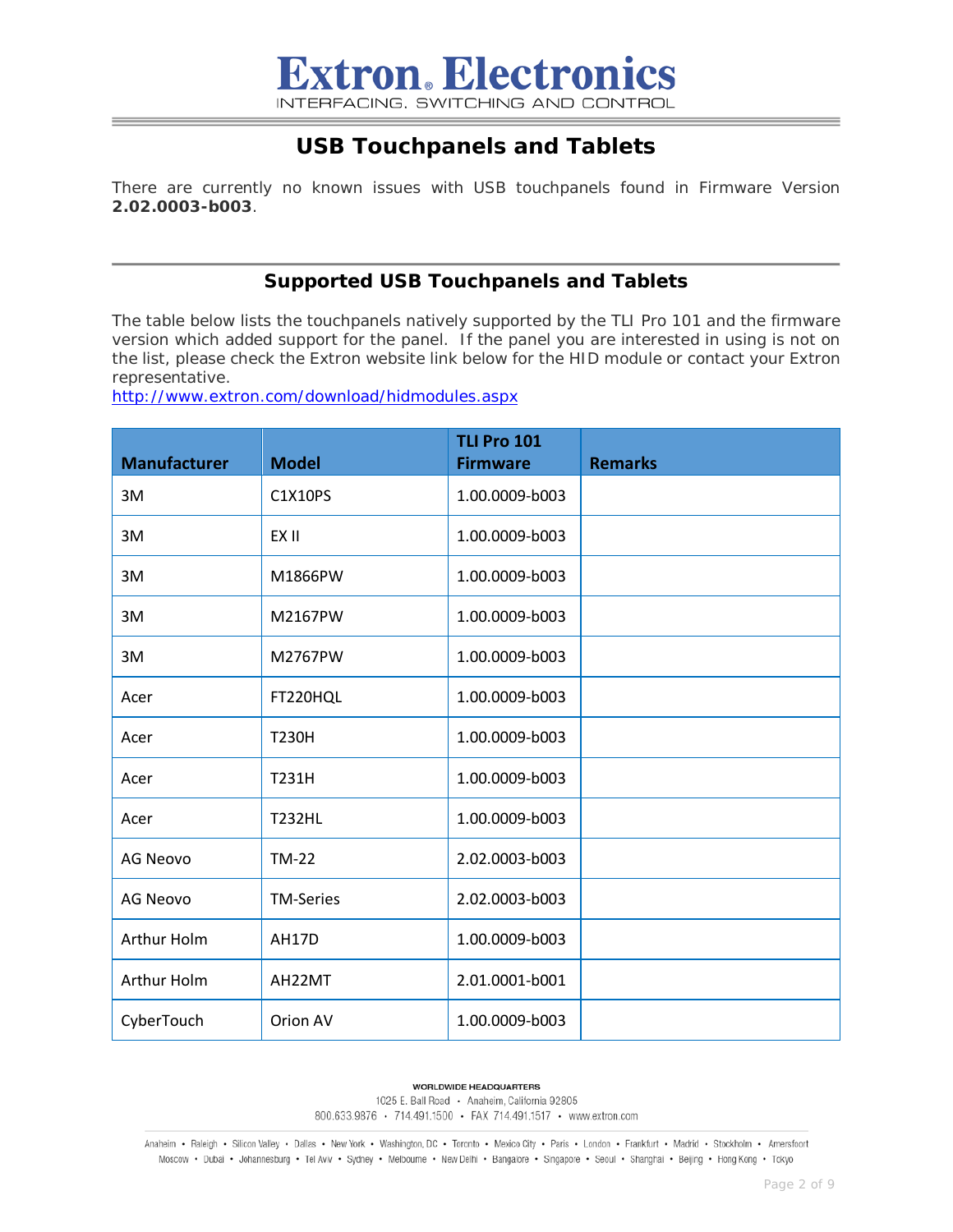INTERFACING, SWITCHING AND CONTROL

| Dell | E2014T | $\vert$ 2.01.0001-b001 |
|------|--------|------------------------|
|      |        |                        |

## **Supported USB Touchpanels and Tablets (Continued)**

|                     |                   | <b>TLI Pro 101</b> |                |
|---------------------|-------------------|--------------------|----------------|
| <b>Manufacturer</b> | <b>Model</b>      | <b>Firmware</b>    | <b>Remarks</b> |
| Dell                | S2240Tb           | 1.00.0011-b008     |                |
| Dell                | S2314T            | 1.00.0011-b008     |                |
| Dell                | S2340T            | 1.01.0000-b003     |                |
| Dell                | S2340Tt           | 1.00.0009-b003     |                |
| Dell                | ST2220T           | 1.01.0000-b003     |                |
| eGalax              | Touch EXC7200     | 2.00.0001-b012     |                |
| <b>EIZO</b>         | MS235WT           | 1.00.0010-b003     |                |
| <b>EIZO</b>         | T2381W            | 1.00.0009-b003     |                |
| <b>Element One</b>  | Tecnis 220        | 2.02.0003-b003     |                |
| Elo                 | 2216 AccuTouch    | 1.00.0010-b003     |                |
| Elo                 | 2201L             | 1.00.0009-b003     |                |
| Elo                 | 2201L II          | 1.00.0011-b008     |                |
| Elo                 | 2700 IntelliTouch | 1.00.0009-b003     |                |
| Elo                 | ET1502L           | 2.01.0001-b001     |                |
| Elo                 | ET1519LM          | 2.01.0001-b001     |                |
| Elo                 | ET1523L           | 2.01.0001-b001     |                |
| Elo                 | ET2002L           | 2.02.0003-b003     |                |
| Elo                 | ET2201L III       | 2.02.0003-b003     |                |
| Elo                 | ET2440L           | 2.02.0003-b003     |                |
| Elo                 | ET2740L           | 2.01.0001-b001     |                |

**WORLDWIDE HEADQUARTERS** 

1025 E. Ball Road · Anaheim, California 92805 800.633.9876 • 714.491.1500 • FAX 714.491.1517 • www.extron.com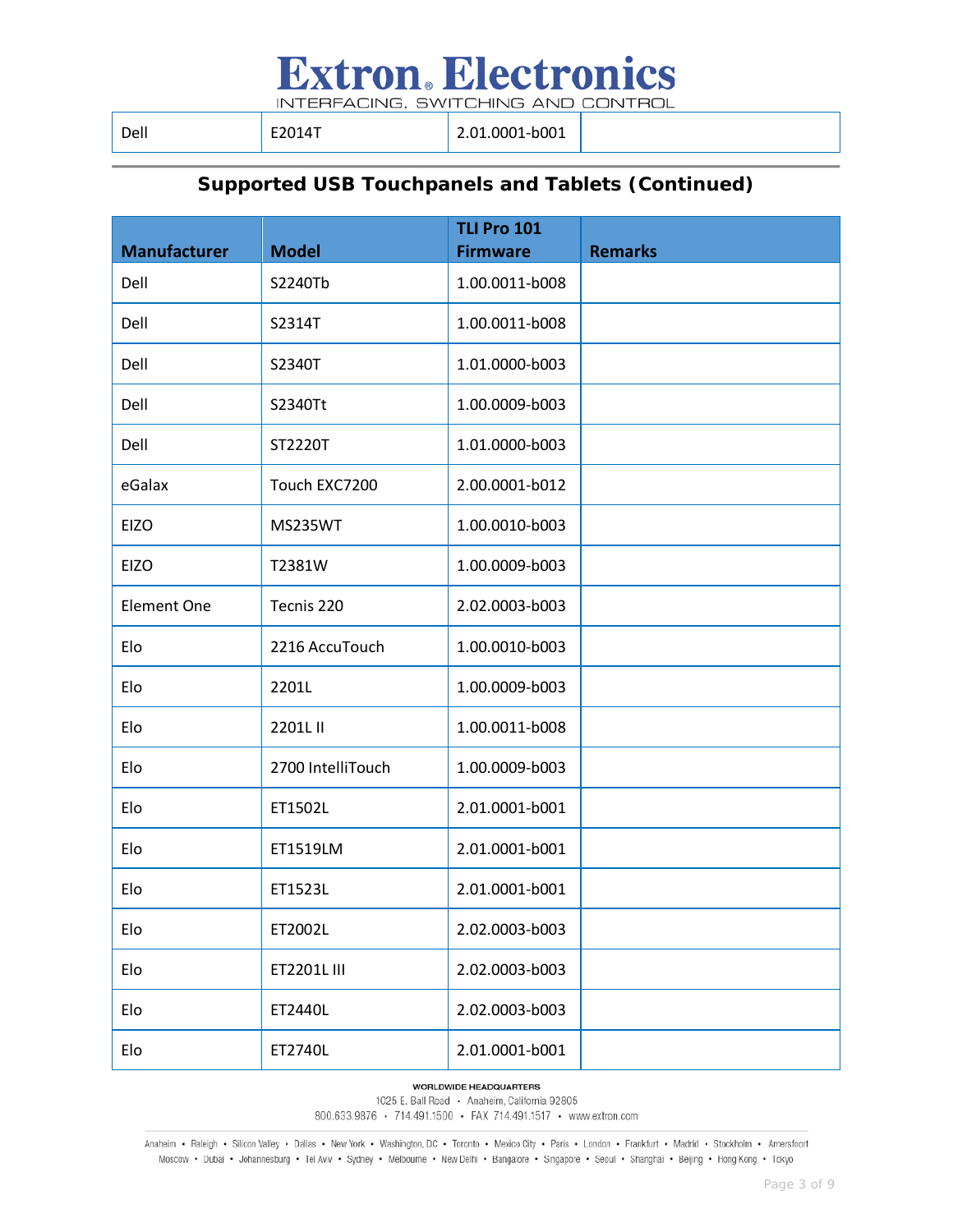INTERFACING, SWITCHING AND CONTROL

| Elo                                | ET3202L                             | 2.02.0003-b003 |  |
|------------------------------------|-------------------------------------|----------------|--|
| Elo                                | Intellitouch/Accutouch              | 1.00.0009-b003 |  |
| Elo                                | IntelliTouch 2500U                  | 1.00.0010-b003 |  |
| Faytech                            | FT15TMBA                            | 1.01.0000-b003 |  |
| <b>FSN Medical</b><br>Technologies | FS-S4601DT                          | 2.02.0003-b003 |  |
| GeChic                             | On-Lap 13031                        | 2.01.0001-b001 |  |
| GeChic                             | On-Lap 15021                        | 2.01.0001-b001 |  |
| Hewlett-Packard                    | E220t                               | 2.01.0001-b001 |  |
| Hewlett-Packard                    | L2105tm                             | 1.00.0009-b003 |  |
| Hewlett-Packard                    | L2206tm                             | 1.00.0009-b003 |  |
| Hewlett-Packard                    | L6017tm                             | 1.00.0011-b008 |  |
| Hewlett-Packard                    | <b>S230TM</b>                       | 2.02.0003-b003 |  |
| liyama                             | <b>T2250MTS</b>                     | 1.00.0009-b003 |  |
| liyama                             | T2236MSC-B2                         | 2.00.0001-b012 |  |
| liyama                             | TF1934MC-B2X                        | 2.01.0001-b001 |  |
| <b>LG Electronics</b>              | 23ET63B-W                           | 1.01.0000-b003 |  |
| <b>LG Electronics</b>              | Overlay Touch KT-T<br><b>Series</b> | 2.02.0003-b003 |  |
| <b>NEC</b>                         | AccuSync LCD52V                     | 1.00.0010-b003 |  |
| <b>NEC</b>                         | E232WMT                             | 1.00.0011-b008 |  |
| <b>NEC</b>                         | V423                                | 1.00.0011-b008 |  |
| <b>NEC</b>                         | V423-TM                             | 1.01.0000-b003 |  |
| <b>NEC</b>                         | V651-TM                             | 1.00.0009-b003 |  |
| <b>NEC</b>                         | V652-TM                             | 2.01.0001-b001 |  |

**WORLDWIDE HEADQUARTERS** 

1025 E. Ball Road · Anaheim, California 92805 800.633.9876 • 714.491.1500 • FAX 714.491.1517 • www.extron.com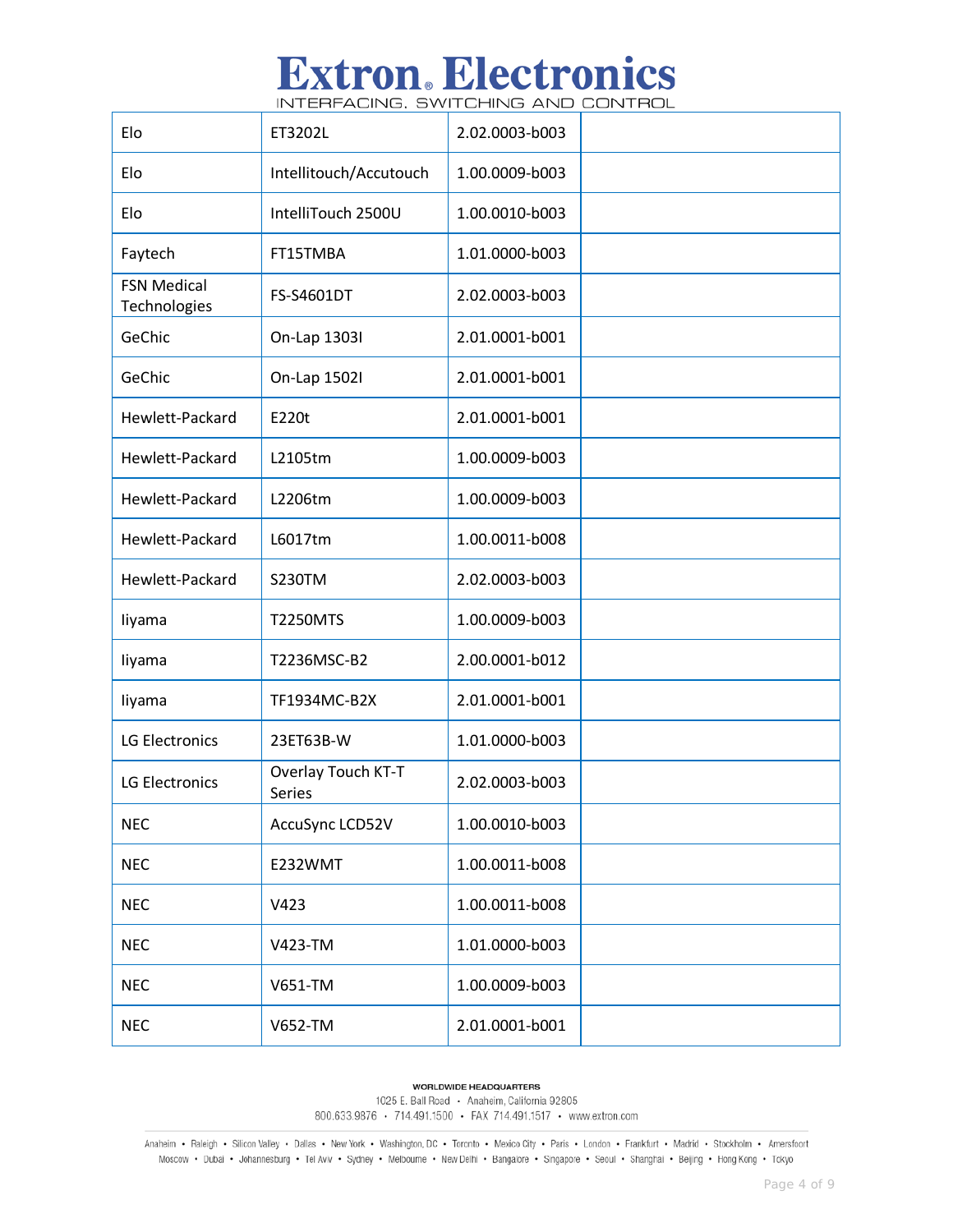INTERFACING, SWITCHING AND CONTROL

| Newline<br>Interactive | <b>TruTouch NB Series</b> | 2.02.0003-b003 |  |
|------------------------|---------------------------|----------------|--|
| Optika                 | 233097-US                 | 2.02.0003-b003 |  |
| Panasonic              | TH-50LFB70W               | 2.01.0001-b001 |  |
| Panasonic              | <b>TH-65LFB70U</b>        | 2.01.0001-b001 |  |
| Planar                 | PT2245PW                  | 1.00.0011-b008 |  |
| Planar                 | <b>PCT2265</b>            | 1.00.0011-b008 |  |
| Planar                 | <b>PCT2485</b>            | 1.00.0010-b003 |  |
| Planar                 | <b>PCT2785</b>            | 1.00.0010-b003 |  |
| Planar                 | <b>PCT2785 II</b>         | 1.00.0010-b003 |  |
| Planar                 | <b>PCT2785 III</b>        | 2.02.0003-b003 |  |
| Planar                 | <b>PCT2785 IV</b>         | 2.02.0003-b003 |  |
| Planar                 | PT1510MX                  | 1.00.0011-b008 |  |
| Planar                 | PT1945R                   | 1.00.0011-b008 |  |
| Planar                 | PT1985P                   | 1.00.0011-b008 |  |
| Planar                 | PXL2230MW                 | 1.00.0010-b003 |  |
| Planar                 | PXL2240MW                 | 1.01.0000-b003 |  |
| Planar                 | PXL2430MW I               | 1.00.0009-b003 |  |
| Planar                 | PXL2430MW II              | 1.00.0009-b003 |  |
| Planar                 | PXL2430MW III             | 2.02.0003-b003 |  |
| PQ Labs                | G4                        | 2.01.0001-b001 |  |
| QOMO                   | QIT600                    | 2.01.0001-b001 |  |
| Samsung                | CY-TE65LCC                | 1.00.0009-b003 |  |
| Samsung                | CY-TD55LDAH               | 2.02.0003-b003 |  |

**WORLDWIDE HEADQUARTERS** 

1025 E. Ball Road · Anaheim, California 92805 800.633.9876 • 714.491.1500 • FAX 714.491.1517 • www.extron.com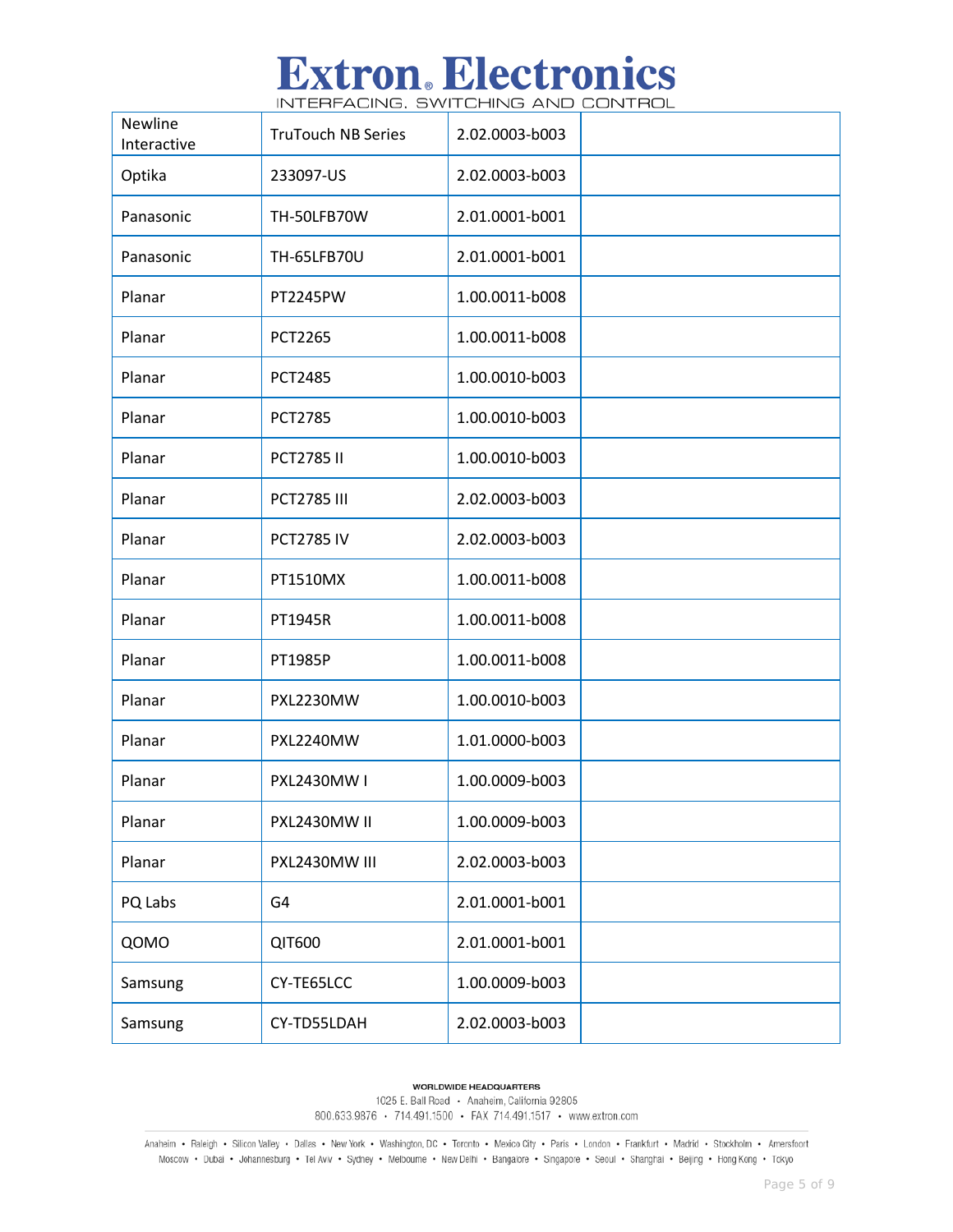INTERFACING, SWITCHING AND CONTROL

| Samsung       | DB22D-T           | 2.02.0003-b003 |  |
|---------------|-------------------|----------------|--|
| Samsung       | DM82E-BR          | 2.02.0003-b003 |  |
| Sharp         | LL-P202V          | 2.01.0001-b001 |  |
| Sharp         | LL-S201A          | 1.00.0009-b003 |  |
| Sharp         | LL-S242A          | 1.00.0011-b008 |  |
| Sharp         | <b>PN-70TB3</b>   | 1.01.0000-b003 |  |
| Sharp         | <b>PN-L603A</b>   | 1.01.0000-b003 |  |
| Sharp         | <b>PN-L702B</b>   | 1.00.0011-b008 |  |
| Sharp         | <b>PN-L703A</b>   | 1.01.0000-b003 |  |
| Sharp         | <b>PN-L802B</b>   | 2.01.001-b001  |  |
| Sharp         | <b>PN-L803C</b>   | 2.01.0001-b001 |  |
| <b>SMART</b>  | Podium Series 500 | 1.00.0009-b003 |  |
| SMART         | Board 8000 series | 2.01.0001-b001 |  |
| <b>Steris</b> | MON-STE19-OT      | 1.00.0009-b003 |  |
| TSItouch      | TSI-43SE3KB       | 2.02.0003-b003 |  |
| Viewsonic     | CDE7061T          | 2.02.0003-b003 |  |
| Viewsonic     | <b>CDE8451-TL</b> | 2.02.0003-b003 |  |
| Viewsonic     | TD2220            | 1.00.0010-b003 |  |
| Viewsonic     | TD2220 II         | 2.02.0003-b003 |  |
| Viewesonic    | TD2230            | 2.02.0003-b003 |  |
| Viewsonic     | TD2240            | 1.00.0010-b003 |  |
| Viewsonic     | TD2340            | 1.00.0011-b008 |  |
| Viewsonic     | <b>VX2258wm</b>   | 1.00.0009-b003 |  |

**WORLDWIDE HEADQUARTERS** 

1025 E. Ball Road · Anaheim, California 92805 800.633.9876 • 714.491.1500 • FAX 714.491.1517 • www.extron.com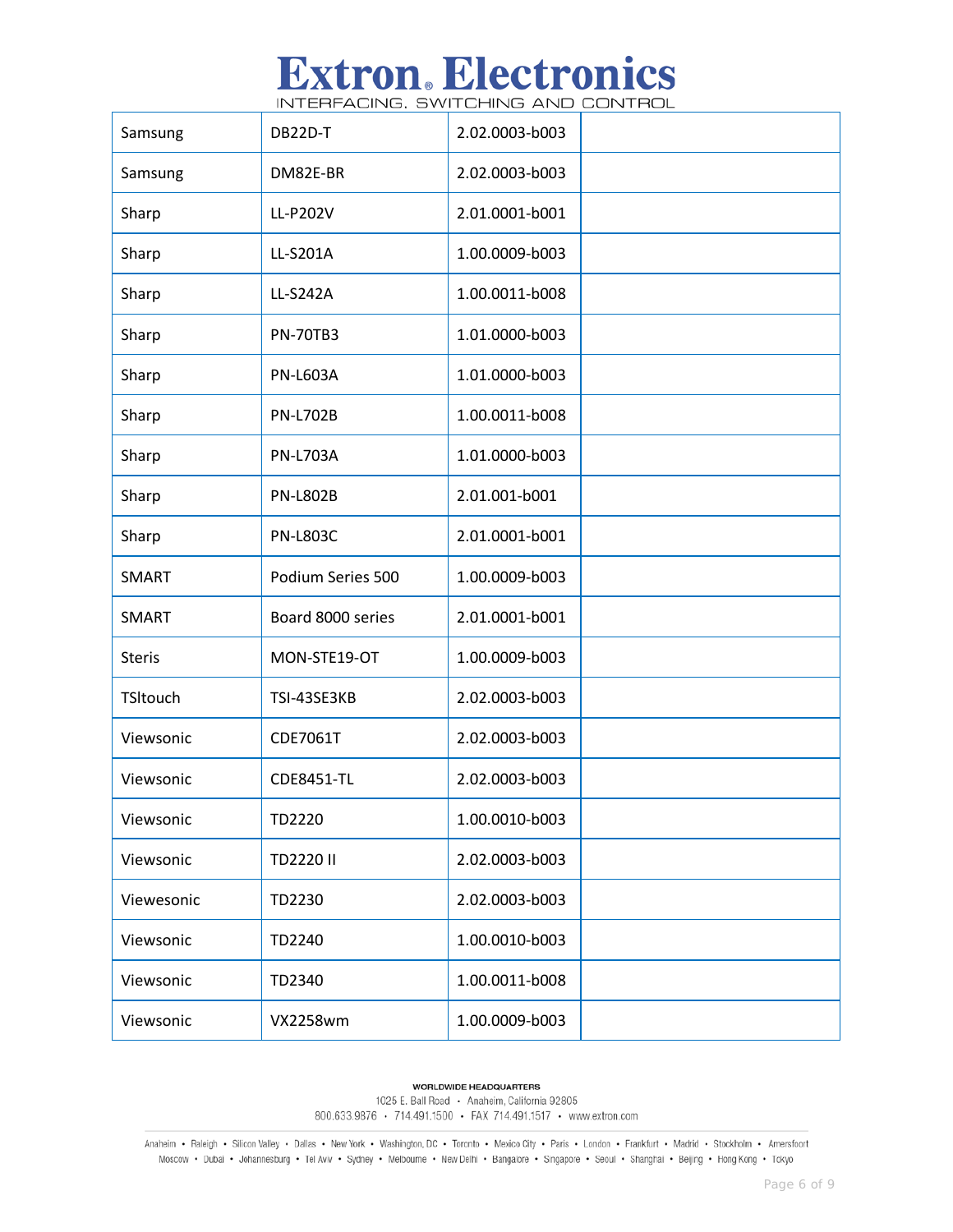| <b>Extron. Electronics</b>         |  |
|------------------------------------|--|
| INTERFACING. SWITCHING AND CONTROL |  |

| Wacom | DTH 1300        | 2.01.0001-b001 |  |
|-------|-----------------|----------------|--|
| Wacom | DTH 2242        | 1.00.0010-b003 |  |
| Wacom | DTC 2242 Touch  | 1.00.0010-b003 |  |
| Wacom | DTH 2400 P      | 2.01.0001-b001 |  |
| Wacom | DTH 2400 Pen    | 2.01.0001-b001 |  |
| Wacom | <b>DTK 1300</b> | 1.00.0009-b003 |  |
| Wacom | <b>DTK 2241</b> | 2.01.0001-b001 |  |
| Wacom | <b>DTK 2400</b> | 2.01.0001-b001 |  |
| Wacom | DTU-1631        | 1.00.0009-b003 |  |
| Wacom | DTU-2231        | 1.00.0009-b003 |  |

**WORLDWIDE HEADQUARTERS** 

1025 E. Ball Road · Anaheim, California 92805 800.633.9876 • 714.491.1500 • FAX 714.491.1517 • www.extron.com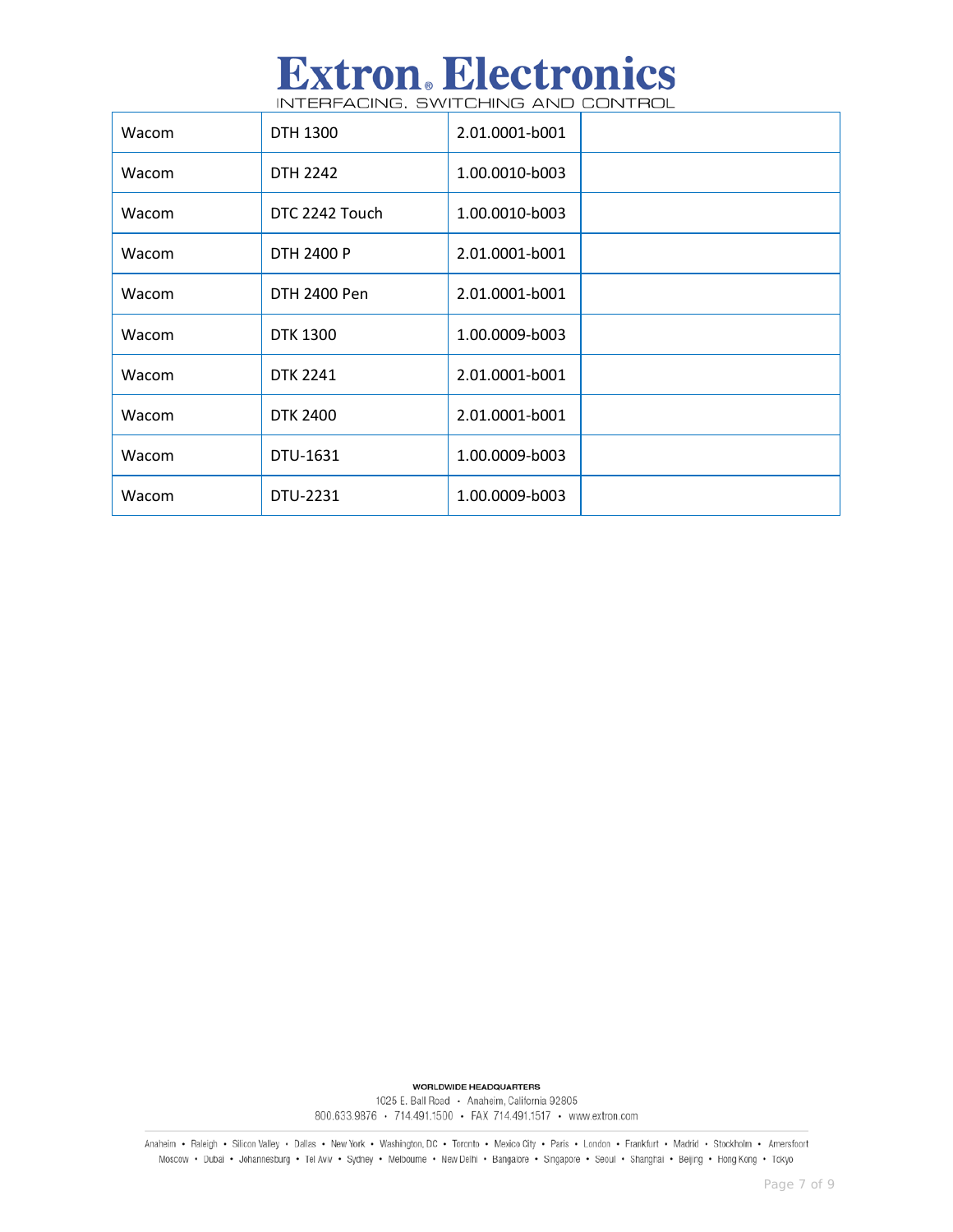## **USB Extenders**

The following is a list of known issues with USB Extenders found in Firmware Version **1.00.0010-b003**.

**Unsupported USB Extenders –** Specific USB extenders that have integrated hubs may not be supported. These devices may have multiple USB connections or only a single port. The list below documents devices that have been tested and are known to work.

**Powering USB Hubs and Extenders –** It is highly recommended that USB hubs and extenders be powered directly using the manufacturer's power solution. Failing to directly power the connected hubs and extenders can result in unstable USB connectivity.

### **Tested USB Extenders**

The table below lists the USB extenders tested and confirmed to be working with the TLI Pro 101 firmware mentioned. USB extenders do not require drivers so the TLI Pro 101 will support more than what is listed but it is not guaranteed unless listed.

| <b>Manufacturer</b> | <b>Model</b>               | <b>TLI Pro 101</b><br><b>Firmware</b> | <b>Remarks</b>           |
|---------------------|----------------------------|---------------------------------------|--------------------------|
| Aten                | UCE60                      | 1.00.0009-b003                        |                          |
| Extron              | <b>USB Extender Series</b> | 1.00.0009-b003                        | All models are supported |
| Extron              | <b>FOX USB Extenders</b>   | 1.00.0009-b003                        | All models are supported |
| Icron               | USB Ranger 2101/2104       | 1.00.0009-b003                        |                          |
| IO Gear             | GUCE51                     | 1.00.0009-b003                        |                          |

**WORLDWIDE HEADQUARTERS** 

1025 E. Ball Road · Anaheim, California 92805 800.633.9876 • 714.491.1500 • FAX 714.491.1517 • www.extron.com